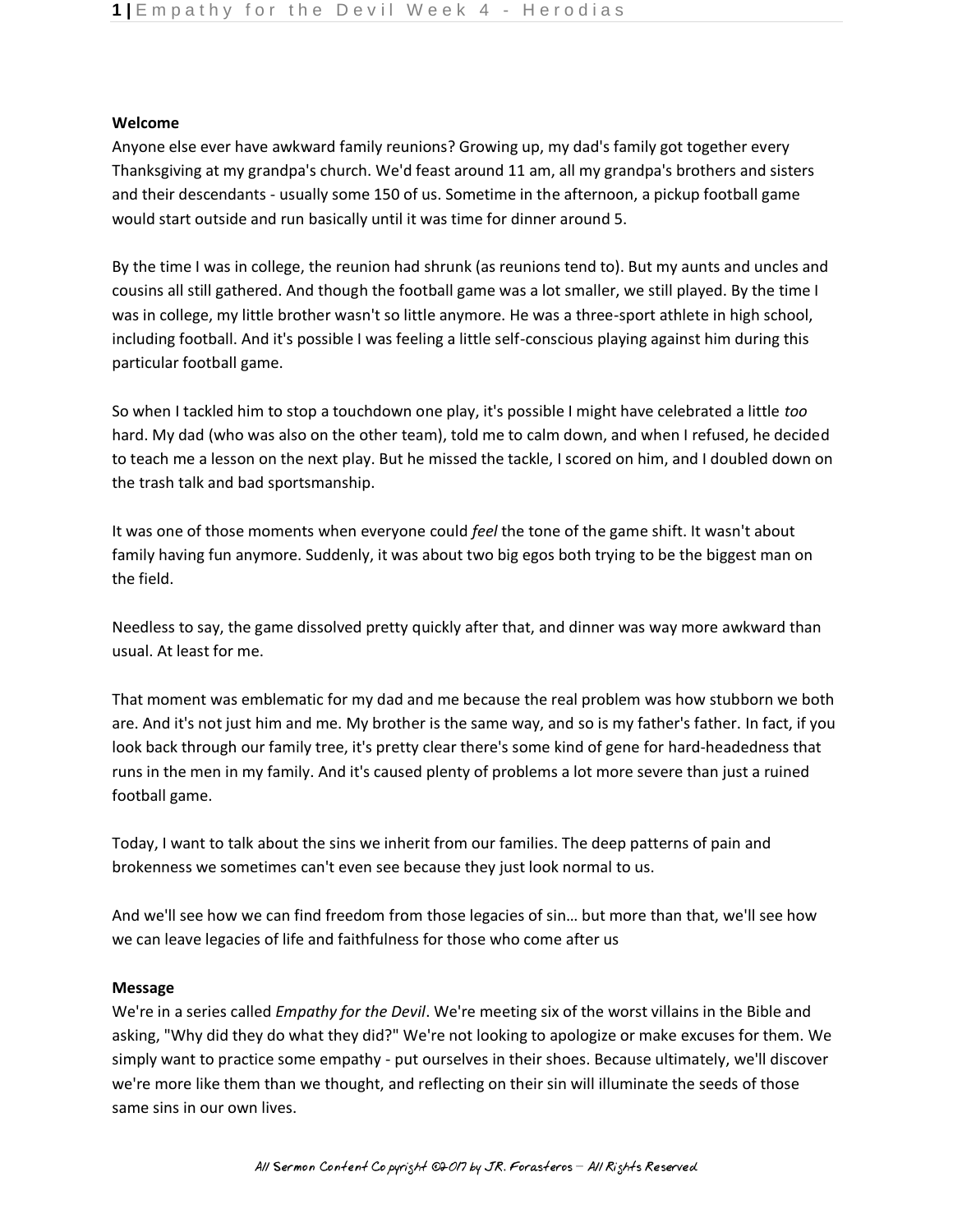[Scripture Slide 1] Today, we're going to meet another evil queen - in fact, the Bible styles her as Jezebel 2.0. Her name is Herodias. Turn with me to Mark 6.

I'm going to warn you up front: this all gets a little bit confusing because Herodias is the granddaughter of Herod the Great. And Herod loved naming his kids after himself. So pretty much everyone in this story is named Herod something and they're all related. There's more incest than Game of Thrones.

Where we join the story, Herodias is married to Herod Antipas (we're just going to call him Antipas). Antipas is one of Herod the Great's sons. After Herod the Great died, Rome chopped his kingdom into four pieces and gave them to his sons (they were called 'Tetrarchs', which means 'Ruler of a Fourth' because the Romans were jerks). Antipas ruled over the quarter that included Galilee, where Jesus and his cousin John the Baptizer were first active.

Antipas and Herodias were both previously married. Both divorced their royal spouses to marry each other. All this matters because John the Baptizer was sent ahead of Jesus, the Messiah, to prepare Israel for his coming. John called God's people to turn away from their sin and return to God. And because Antipas and Herodias were rulers, they weren't exempt from John's criticism. He focused specifically on their divorce and remarriage to each other, insisting they had turned from God, accusing them of breaking God's laws.

Herodias was furious. She hated John. But Antipas was afraid - he saw John as God's prophet, so he wouldn't kill John. Finally, Herodias got her husband to at least arrest John. But that wasn't quite enough. Mark tells us what happens next:

Herodias's chance finally came on Herod's birthday. He gave a party for his high government officials, army officers, and the leading citizens of Galilee. Then his daughter, also named Herodias, came in and performed a dance that greatly pleased Herod and his guests. "Ask me for anything you like," the king said to the girl, "and I will give it to you." He even vowed, "I will give you whatever you ask, up to half my kingdom!"

She went out and asked her mother, "What should I ask for?" Her mother told her, "Ask for the head of John the Baptist!"

So the girl hurried back to the king and told him, "I want the head of John the Baptist, right now, on a tray!"

Then the king deeply regretted what he had said; but because of the vows he had made in front of his guests, he couldn't refuse her. So he immediately sent an executioner to the prison to cut off John's head and bring it to him. The soldier beheaded John in the prison, brought his head on a tray, and gave it to the girl, who took it to her mother. When John's disciples heard what had happened, they came to get his body and buried it in a tomb. -- Mark 6:21-29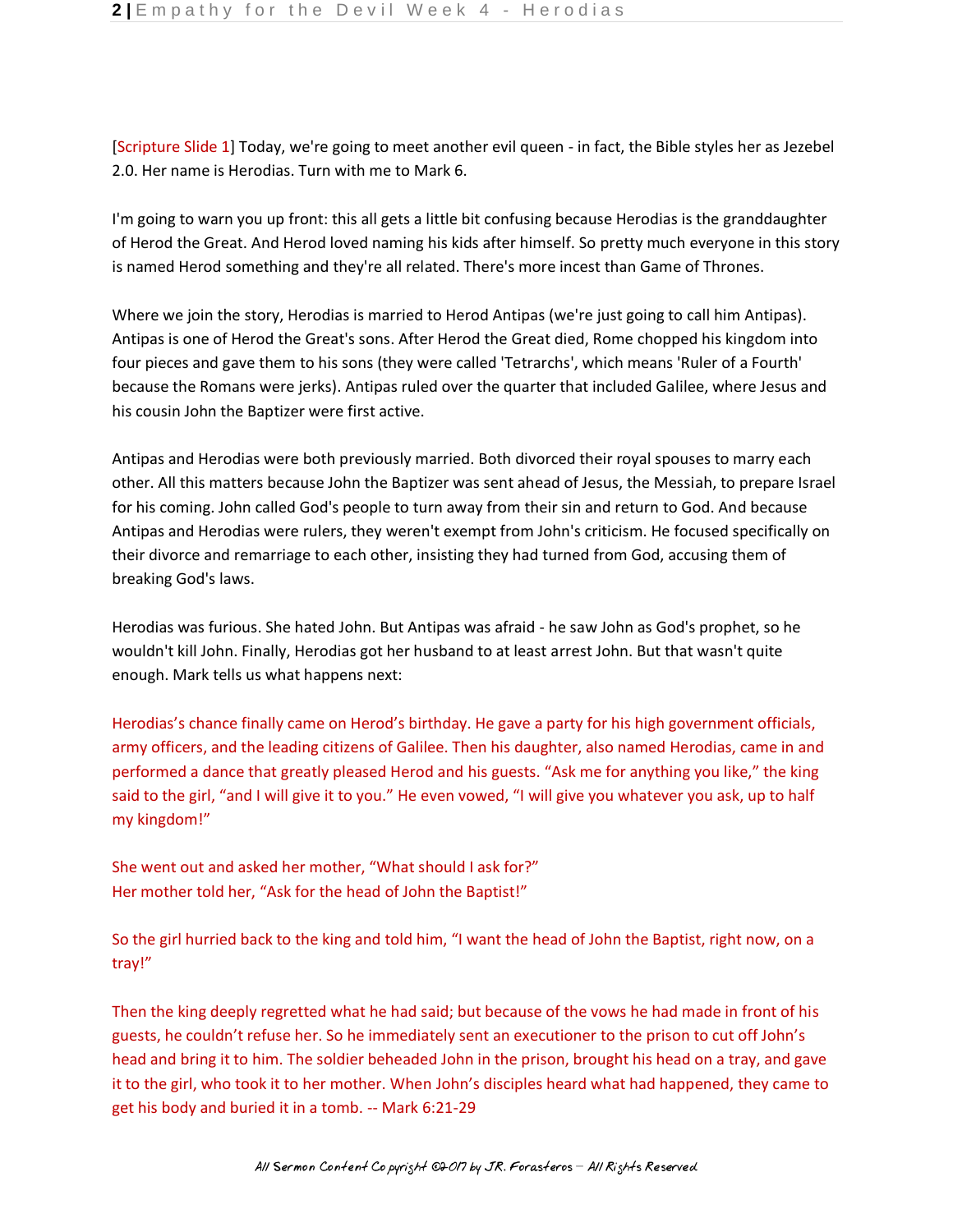So Herodias kills John the Baptizer, using a plot that would make TV writers jealous. And this is why we see her as manipulative and evil. Mark presents John as Elijah come back from the dead. Everyone then knew Elijah's archnemesis was Jezebel, the evil queen, so Mark gives his Elijah returned a Jezebel returned. Herodias is Evil Queen 2.0.

It'd be nice if it were that easy - Herodias is evil. John's story needed a villain and fortunately, one had the throne. But it's not quite so simple as that.

Yes, Herodias was manipulative. Yes, she refused to listen to John. But that behavior didn't emerge out of nowhere. We should pause and ask where Herodias learned to manipulate, why she found it so easy to ignore John's voice.

And if you were as exhausted trying to keep up with her family tree as I was sharing about it, then it's not hard to guess. Herodias was shaped by her family. She learned from them never to let your guard down, to always be ready to fight for what you want, not to expect allies anywhere.

From the day she was born, Herodias was a pawn shuffled around a board by her grandfather, her parents, her uncles. Herodias learned you can't trust anyone, that not only is family not a safe space, but family might actually be the *least* safe place of all.

Like all of us, Herodias learned how to deal with conflict from her family. And in Herodias' family, you schemed, plotted and killed to get your way. For her, that was normal. It was even *good*.

From the outside, it's pretty obvious Herodias' path *wasn't* good. But when we pause for a minute and consider our own families, it's easy to see why she would think that way. We all learn to fight from our families. We all learn how to see ourselves from our families. We all learn how to see others from our families. And it doesn't matter how wrong our families are, those perspectives and habits seem pretty normal to us.

The theological term for this is generational sin. Take, for instance, what God says in the 10 Commandments:

I, the LORD your God, am a jealous God who will not tolerate your affection for any other gods. I lay the sins of the parents upon their children; the entire family is affected—even children in the third and fourth generations of those who reject me. -- Exodus 20:5

When I sin, God lays those sins on my children and *their* children to the third and fourth generation.

Woah.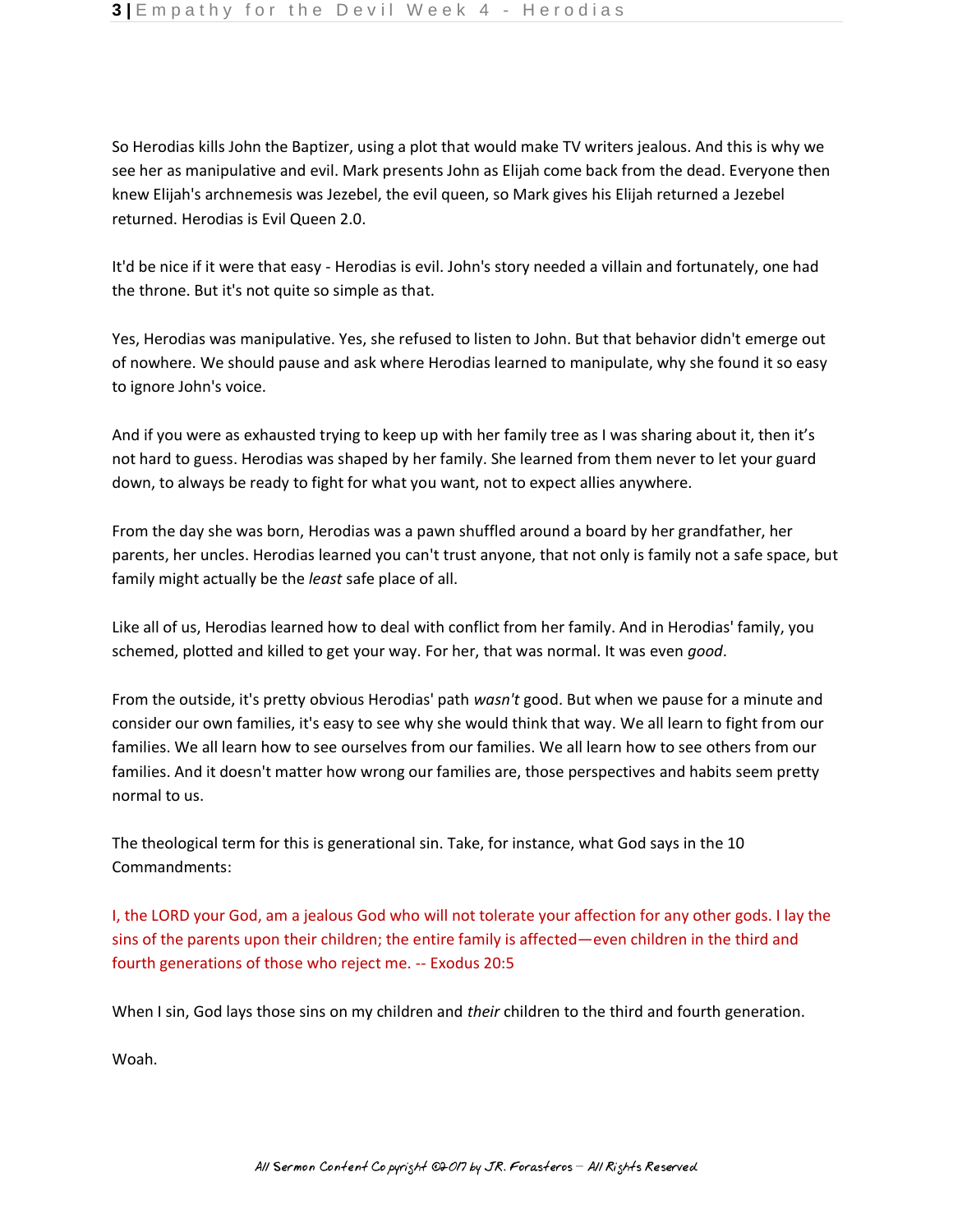My sin doesn't just affect me. It affects my whole family. Sin is a legacy we pass on to our kids and they pass on to their kids.

This is obvious in Herodias. She was the very embodiment of her grandfather, Herod the Great, the king of scheming, manipulation and deception. And she passed that on to her daughter, who was caught up in her mother's schemes and plots.

I first became aware of this aspect of sin as a teenager, and it freaked me out. My parents divorced when I was young, and I worried that I too was doomed to a life of failed relationships. After all, isn't that what the Bible says? That the children inherit the parents' sins?

I raged at this. It's not fair! I didn't choose divorce… my parents did. Why should I be the one to suffer for it? You might feel the same way. You look at a parent who has an anger problem or an addiction. A parent who only knows how to criticize or walked out on you.

And first, you rage. It's not fair. I shouldn't have to suffer for their choices.

And then, maybe, you get a little afraid. Because you see some of the same habits in yourself. You lose your temper. Or carry a deep sense of shame. Or can't get away from that substance or behavior. Or you find harsh words come much easier than the kind ones do.

It's not fair!

Well, you're right. It's not fair. And Israel didn't think it was fair either. In fact, after the Exile, when Babylon destroyed Israel for their repeated unfaithfulness, the Israelites raised this very point with God's prophet, Ezekiel. They said, "Look, we get that our parents deserved this. But we don't! We've been faithful to God. We haven't done what our parents did. So why should we suffer?"

Here's what God said to them through the prophet:

'What?' you ask. 'Doesn't the child pay for the parent's sins?' No! For if the child does what is just and right and keeps my decrees, that child will surely live. The person who sins is the one who will die. The child will not be punished for the parent's sins, and the parent will not be punished for the child's sins. Righteous people will be rewarded for their own righteous behavior, and wicked people will be punished for their own wickedness.

But if wicked people turn away from all their sins and begin to obey my decrees and do what is just and right, they will surely live and not die. All their past sins will be forgotten, and they will live because of the righteous things they have done. -- Ezekiel 18:19-22

God says, Look: the person who sins is the one who is guilty. Guilt isn't hereditary. And in fact, if the people who *have* sinned turn to me, I'll forgive them and restore them.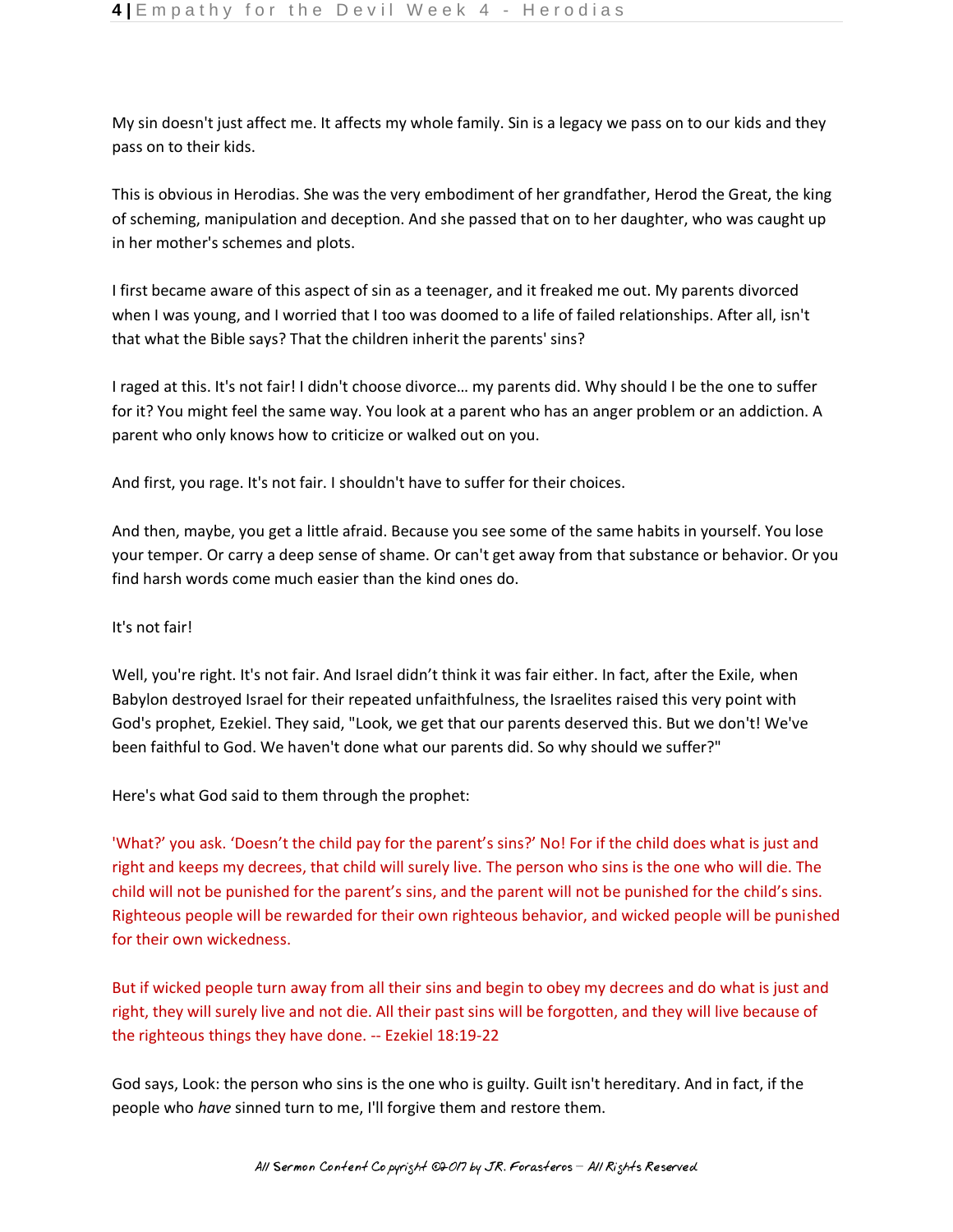Good news! We're not accountable for the sins of our parents. Only for our sins.

Okay, so which is it? Do we inherit our parents sins or not?

Well, it's both, with an important caveat: we inherit *patterns* of sin from our parents. We learn what 'normal' is from our families, even when the 'normal' is actually sinful and distorted.

But at the end of the day, we are accountable for our own actions. We choose life or death, sin or justice.

It means we're not destined to follow the sinful footsteps of our families. We can choose to walk the path of flourishing and wholeness.

But that requires that we become part of a different family, a spiritual family. And this is where the Church comes in. From the beginning, Jesus imagined the Church, his followers, as a spiritual family. A little earlier in Mark, Jesus is causing controversy among the religious establishment. It gets so bad that his family shows up to try to convince him to leave off teaching and come back home with them. Mark tells us what happens next:

Jesus' mother and brothers came to see him. They stood outside and sent word for him to come out and talk with them. There was a crowd sitting around Jesus, and someone said, "Your mother and your brothers are outside asking for you."

Jesus replied, "Who is my mother? Who are my brothers?" Then he looked at those around him and said, "Look, these are my mother and brothers. Anyone who does God's will is my brother and sister and mother." -- Mark 3:31-35

If Jesus' words sound harsh to you, imagine how much harsher they sounded to the people listening to his teaching, in a culture where family was even more central than it is for us. But Jesus is illustrating here that his family is in the wrong. They're asking him to abandon his God-given calling. And he won't do that. Instead, he redefines who counts as family - it's those who follow his teachings.

We know that Jesus' family comes around - his brother James becomes a leader in the early church after Jesus' death. So spiritual family doesn't automatically exclude biological family. In the best case, the Church becomes an extended spiritual family, one that embraces our biological families.

Christians have seen the Church as a family from the beginning - we've called each other 'brother' and 'sister' since the first days of the Church. That's not an accident.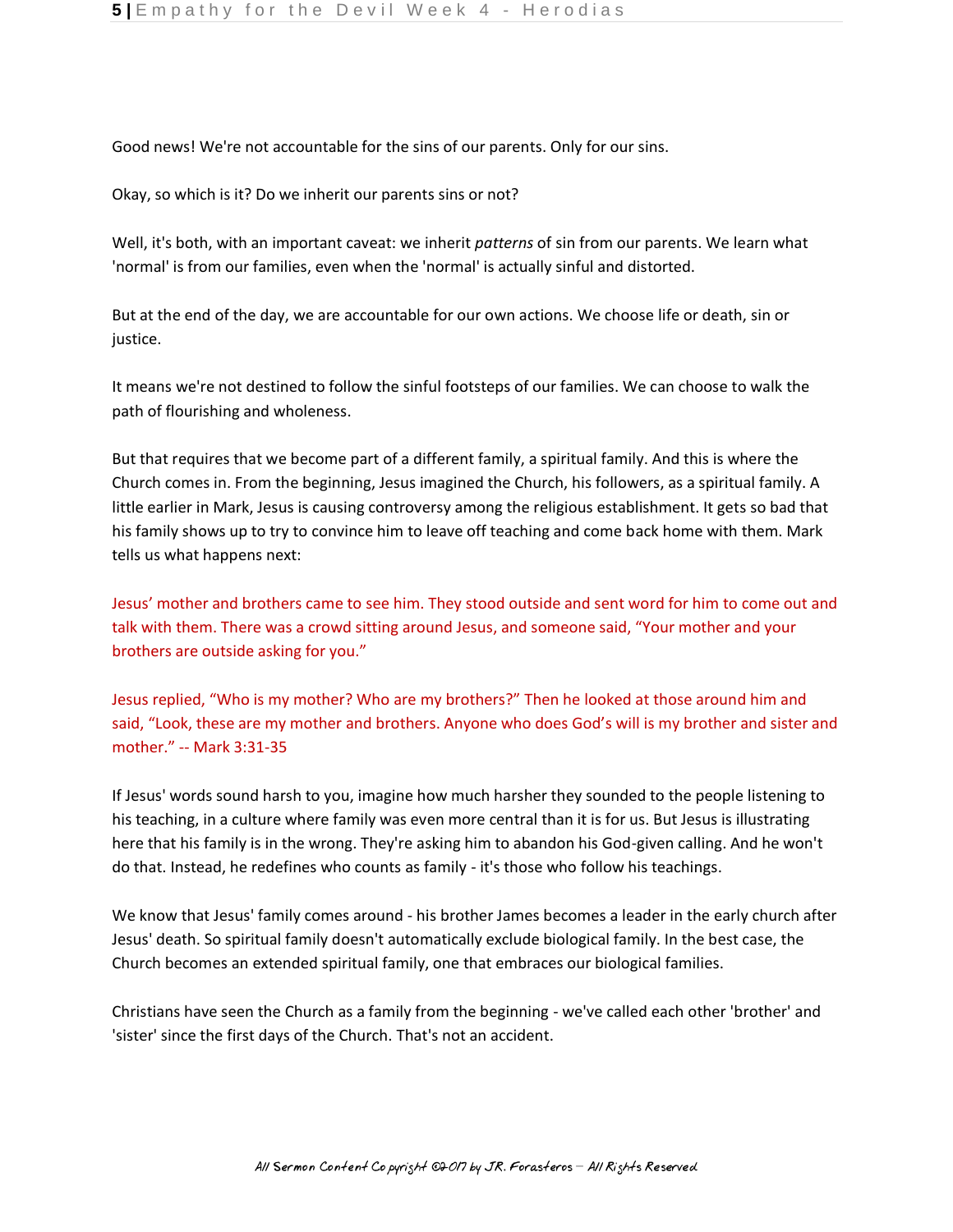In fact, the best way to learn how our families have shaped up to sin is by being around other families who do things differently. Because when we're around other people, our 'normal' suddenly doesn't seem so normal. We see other ways to live, perhaps holier ways to live.

By coming together as the Church, by embracing each other as brothers and sisters in God's family, we begin to learn new habits, new behaviors. We begin to see the sins formed deeply in us and are able to confess them, to learn new habits with our new brothers and sisters. We begin to live holy, whole lives.

And that's very good news for our biological families, too. Because sin is not the only legacy we can leave for our children. Look at the rest of God's promise in the 10 Commandments:

I, the LORD your God, am a jealous God who will not tolerate your affection for any other gods. I lay the sins of the parents upon their children; the entire family is affected—even children in the third and fourth generations of those who reject me. But I lavish unfailing love for a thousand generations on those who love me and obey my commands. -- Exodus 20:5-6

Righteousness can be a legacy, too. I know this first-hand, too. If you go far enough back in my family tree, you find a man named Michael Michs, who brought the Moravian Brotherhood Church to North America. And on another branch, you find Paul Life, my great-grandfather, who was a United Methodist pastor (he actually pastored that church where we had our family reunions). Paul consistently pastored churches who were down and out, and I grew up hearing story after story of his love and self-sacrifice for other people.

So in some ways it's no surprise that I ended up pastoring a congregation of people who are constantly looking for ways to serve those who don't have a church home. Because that's a legacy I've inherited from my family. It's evidence of God's goodness and faithfulness passed down generation after generation.

Brothers and sisters, what are the legacies of sin you've inherited from your families? God has brought you here, to this Church, to this spiritual family.

God does not intend you to suffer under the weight of those sins. Here, in this family, you can learn to see the patterns of sin you've inherited. God intends to free you from those sins and give you life.

God does not expect you to pass your sin on to the generations that come after you. God intends for you to pass on a legacy of righteousness, one that will last not a generation or two but for a thousand generations.

## **Communion + Examine**

[Communion Slide] Jesus makes us part of his family.

## **Assignment + Blessing**